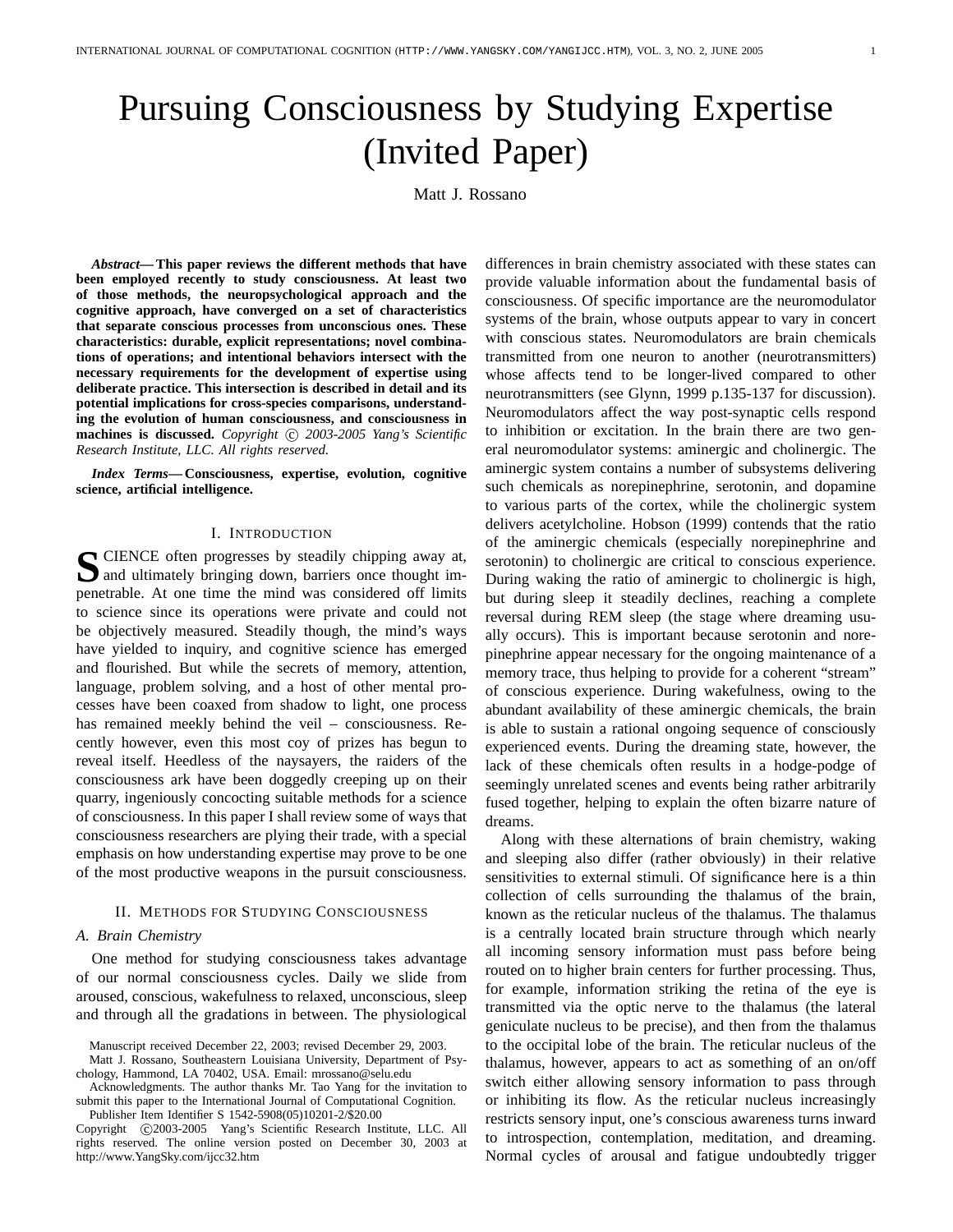changes in reticular nucleus activity, but voluntary strategies such as closing the eyes, relaxing exercises, reciting a mantra or prayer are also likely to directly affect the reticular nucleus (Austin, 1999). Studies associating brain structures and brain chemistry with various states of consciousness are important for understanding the biology behind consciousness. They are stubbornly frustrating though, in that the leave unanswered the question of how unconscious chemicals and brain structures can produce conscious awareness, or why it might be adaptive to do so.

## *B. Comparative Studies: Theory of Mind*

Another method for approaching consciousness is to compare conscious experience across different species in order to learn something about the evolution of consciousness. At first blush, this may appear to be an impossible issue to address scientifically – how does one measure an animal's conscious experience? But in the late 1960's, Gordon Gallup devised an ingenious test of chimpanzee self-awareness called the mirror test. Gallup observed the reactions of common chimpanzees and two species of monkeys when they were allowed to see their mirror reflections (Gallup, 1970). The animals were individually given access to a mirror for 8 hours per day for up to 14 days. Initially the chimps and the monkeys treated their reflections as other animals. After about 3 days of exposure, the chimp's behavior changed dramatically. Instead of continuing to exhibit socially-directed behaviors, the chimps engaged in an increasing number of self-directed behaviors such as grooming and inspecting body parts which they normally could not see. The chimps seem to recognize that the chimp in the mirror was a reflection of themselves (not another chimp) and they began to use the reflection as a means of gaining visual access to body parts normally only available through touch, (similar to a person using a mirror to inspect a fever blister or an incoming moustache). In contrast to this, the monkeys showed no marked changes in behavior over the study period. Next Gallup anesthetized the animals and placed a bright red mark on one eyebrow and one ear of each animal. The mark left no olfactory, tactile, or direct visual cues to its presence. When placed before the mirror the chimpanzees spent a considerable amount of time inspecting the marks, seemingly recognizing that the mark was a rather strange part of *their* bodies. The amount of time they spent touching and examining the mark far exceeded that of a control condition where chimps were marked but were not exposed to the mirror. Once again, the monkeys showed no particular interest in the mark.

The significance of Gallup's work was that it suggested a qualitative divergence in the self-awareness of great apes and monkeys. Apes had a concept of themselves - an internalized identity that permitted recognition of an external representation of themselves (the mirror image). They understood themselves as creatures with a distinct physical existence, one that permitted them to be both observers (as when looking in the mirror) and the observed (as when recognizing the mirror-reflected image as themselves). This apparently was a conscious capacity that had evolved after the monkey/ape

phylogenetic branches had separated from each other; apes had it and monkeys didn't. While some anomalous findings have been reported (Boccia, 1994; Hauser, Kralik, Botto-Mahan, Garrett, & Oser, 1995; Suarez & Gallup, 1981; Ledbetter & Basen, 1982), most studies have confirmed the ape/monkey distinction in self-awareness (Lethmate & Dunker, 1973; Miles, 1994; Suarez & Gallup, 1981; Hyatt & Hopkins, 1994;Anderson, 1983; Lethmate & Dunker, 1973; Mitchell & Anderson, 1993; Suarez & Gallup, 1986).

The mirror test indicates that chimpanzees and other apes possess some manner of self-consciousness, but Gallup went even further and argued that self-awareness implied otherawareness as well. To some this suggested that chimpanzees might possess a "theory of mind," that is the ability to attribute mental states to others, something not seen in children until about 3 or 4 (Premack & Woodruff, 1978). Daniel Povinelli (Povinelli & Eddy, 1996) addressed this question by taking advantage of chimpanzee's natural begging gesture (holding out the hand). In the lab, he and his colleagues taught young chimpanzees to beg to the experimenter in order to receive a food treat. On test trials the chimps were allowed to beg to either an experimenter with a blindfold around the eyes or another with a blindfold around the mouth. Rather surprisingly, the chimpanzees begged randomly to either one, showing no sensitivity to the fact that only the experimenter who could *see* them could *mentally interpret* the significance of their begging gesture. In other conditions, the chimpanzees were confronted with one experimenter who could see them, and another with either a bucket on the head or hands over the eyes. Again, the chimps begged randomly completely disregarding the visual status of the experimenter. The chimps apparently did not understand the role that visual attention plays in the mental state of another.

These studies suggest that chimps do not understand what is going on inside the head of another, and thus lack a certain kind of consciousness (other-consciousness) present in humans. Another set of studies though, has provided a more ambiguous picture. Studies addressing whether chimpanzees can discriminate between the intentional versus accidental acts of another have provided contradictory results, with some concluding in the negative (Povinelli, Perilloux, Reaux, & Bierschwale, 1998; Premack, 1986), while another concluded in the affirmative (Call & Tomasello, 1998). It may be that other-awareness, like other forms of consciousness, is not an all-or-nothing phenomenon, but something that is present in degrees and may vary depending upon the ecological circumstances (Hare, Call, Agnetta, & Tomasello, 2000; Hare, Call, & Tomasello, 2001).

### *C. Neural Correlates of Consciousness*

Modern brain imaging techniques such as functional magnetic resonance imaging (fMRI) and positron emission tomography (PET) allow researchers to "watch" the brain at work and monitor which specific regions or structures appear to be most active for various cognitive tasks. As a subject's brain is being monitored, he/she can be required to engage in a cognitive task that either does or does not require conscious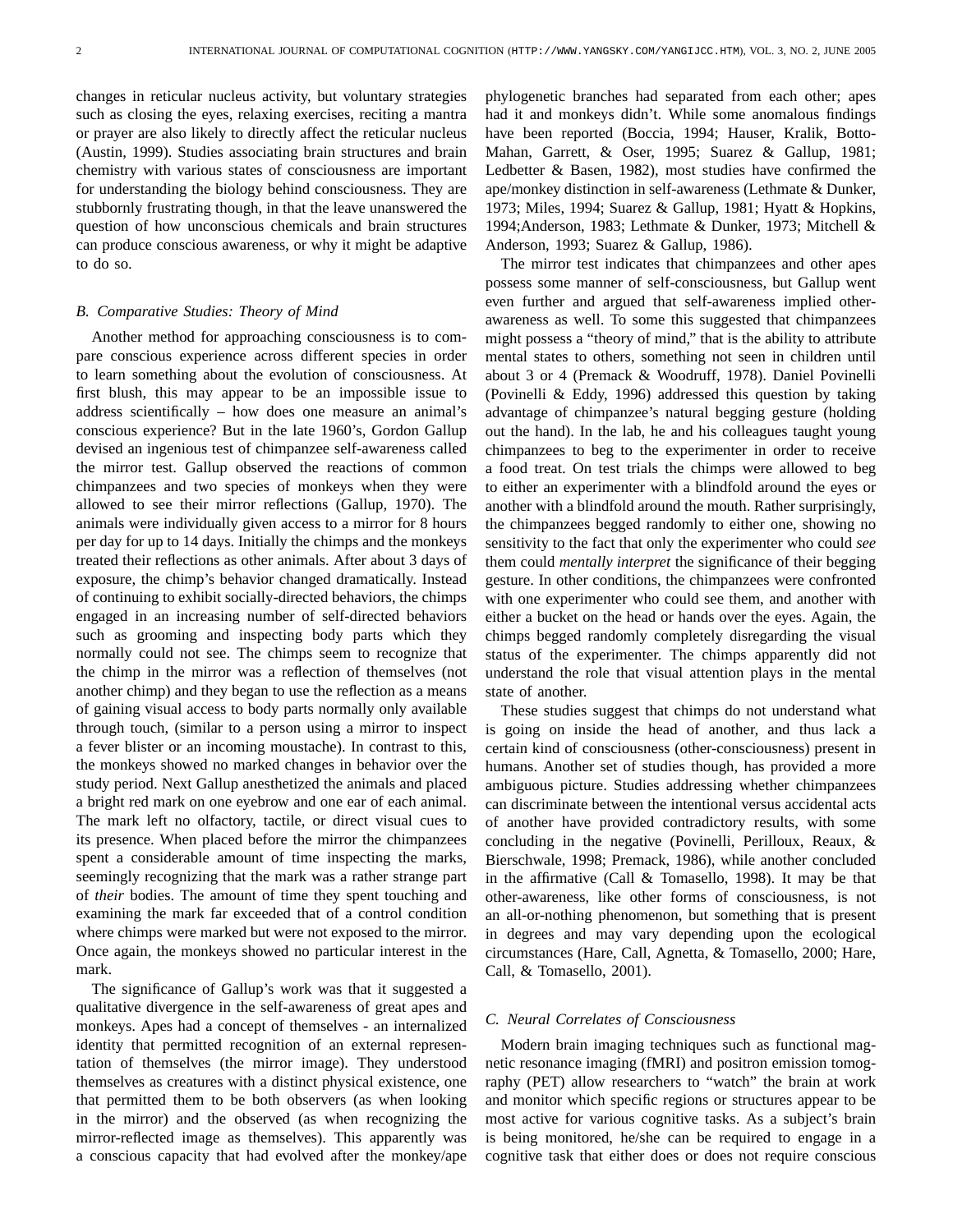effort. This procedure then allows researchers to identify those parts of the brain that appear to be associated with conscious processing. For example, a verb generation task typically requires subjects to produce an appropriate verb when presented with a noun, such as responding "climb" when presented with the word "ladder." Initially, the task requires conscious effort (subjects report that they have to "think about" the right word). With repetition, however, the task become automatized, such that subjects produce the verb response "without thinking." Imaging studies indicate that two parts of the brain, the prefrontal cortex and the anterior cingulate, are active when the task requires conscious effort, but not when it has become automatic (Raichle et al., 1994). Similar studies have confirmed the apparent involvement of these same structures in conscious processing (Cohen et al., 1997; Paus, Koski, Caramanos, & Westbury, 1998).

Single cell recordings of neural activity can also be used to isolate brain regions associated with consciousness. One of the most ingenious examples of this approach has exploited the alternating perceptual awareness linked to the phenomenon of binocular rivalry. Binocular rivalry occurs when different visual images are projected onto the foveas of each eye. Typically subjects report an alternating perceptual awareness of each image (e.g. the left eye's image may dominate momentarily, then fade as the right's image becomes dominate, and so forth). Logothetis (Logothetis, 1998; Leopold & Logothetis, 1999) trained monkeys to respond to the different rivalrous images while recording from cells in various parts of the visual system. The studies indicated that cells in "earlier" parts of the visual system, such as in primary visual cortex, maintained a constant firing rate regardless of which image was being perceived. However, cells later in the system, such as along the inferior temporal lobe (IT), modulated their firing depending upon which image was dominate. Thus, the activity of cells in the IT appeared to be related to the conscious experience of a particular visual pattern, while cells in the primary visual cortex did not.

Another study has shown the perceptual awareness of specific patterns may be associated with different brain regions. Kanwisher (2001) presented subjects with rivalrous images of a house and face and found that when the house was dominant there was increased activity along the parahippocampus in a region referred to as the parahippocampal place area (PPA). When the face was dominant there was increased activity in a region associated with face perception called the fusiform face area (FFA). Studies such as these are valuable in that they help to establish the brain-basis of conscious experience. However, similar to the chemical basis of consciousness, the mystery remains as to why activity in one brain region leads to a conscious experience while activity in another does not.

#### *D. Neuropsychology*

Neuropsychology addresses consciousness primarily by looking at brain damaged subjects and associating deficits in consciousness to compromised brain structures. "Blindsight" patients are the classic example of this approach. Damage to the primary visual cortex of the occipital lobe can leave a person with deficits in or a complete absence of conscious visual experience (Poppel, Held, & Frost, 1973; Weiskrantz, 1986). Despite this, experimental tests reveal that visual information is being processed, albeit at a level below the patient's awareness. For example, a patient might be presented with spots of light appearing in various locations in their visual field. Even though the patient will claim to see nothing, when asked to guess at a light's location their performance will typically be better than chance. Since the visual cortex is only part of the brain's visual system (which also includes the optic nerve, the superior colliculus, the thalamus, and the visual pathways of the temporal and parietal lobes), it is assumed that other, undamaged parts of the system are registering the light's presence and directing appropriate responses to it. This would then imply that it is the compromised structure (primary visual cortex) that is a necessary element in the conscious experience of the visual stimulus.

Neuropsychological studies not only help to identify those brain structures essential to consciousness, but also to isolate the potential function of consciousness. More than one researcher has commented on the fact that blindsight patients will not respond to visual stimuli unless forced to do so by persistent experimenters (Dennett, 1992; Weiskrantz, 1997). Though they are capable of unconsciously registering the locations and shapes of visual objects, blindsight patients do not initiate voluntary responses to them. Even a thirsty blindsight patient will not reach for a glass of water in their "blind" field (Marcel, 1986). Furthermore, consciousness may be important when computations must be made extending across time and space. For instance, while blindsight patients can often identify the presence of movement within their blind field they have considerable difficulty identifying the direction of movement (Cowey & Azzopardi, 2001). Similarly, patients with cortical achromatopsia have no conscious experience of color resulting from damage to the visual cortex and possibly the ventral visual pathway (Heywood, Kentridge, & Cowey, 2001). These patients can often succeed on tests of color constancy when only local patches must be compared, but falter when more global judgements across the entire visual scene must be made. (D'Zmura, Knoblauch, Henaff, & Michel, 1998; Hurlbert, Bramwell, Heywood, & Cowey, 1998). Note how these "failures" of unconscious processing involve more demanding pattern discriminations across time and space, suggesting that when such processing is required, consciousness is necessary. A similar effect may be at work in neglect syndrome where damage to the right parietal lobe can leave a patient entirely oblivious to objects in the left visual field (Driver & Vuilleumier, 2001). Driver and Vuilleumier (2001) review a series of studies showing that neglect syndrome is most likely due to an attention deficit the leaves the subject unable to distribute cognitive resources to the left visual scene when objects are present on the right.

Neuropsychological studies present us with something of a paradox in that they show us the many powerful and adaptive cognitive functions that can operate unconsciously. At the same time, however, they also provide an outline of the limits of unconscious processing, which more clearly defines for us the functional role of consciousness. Initiating intentional acts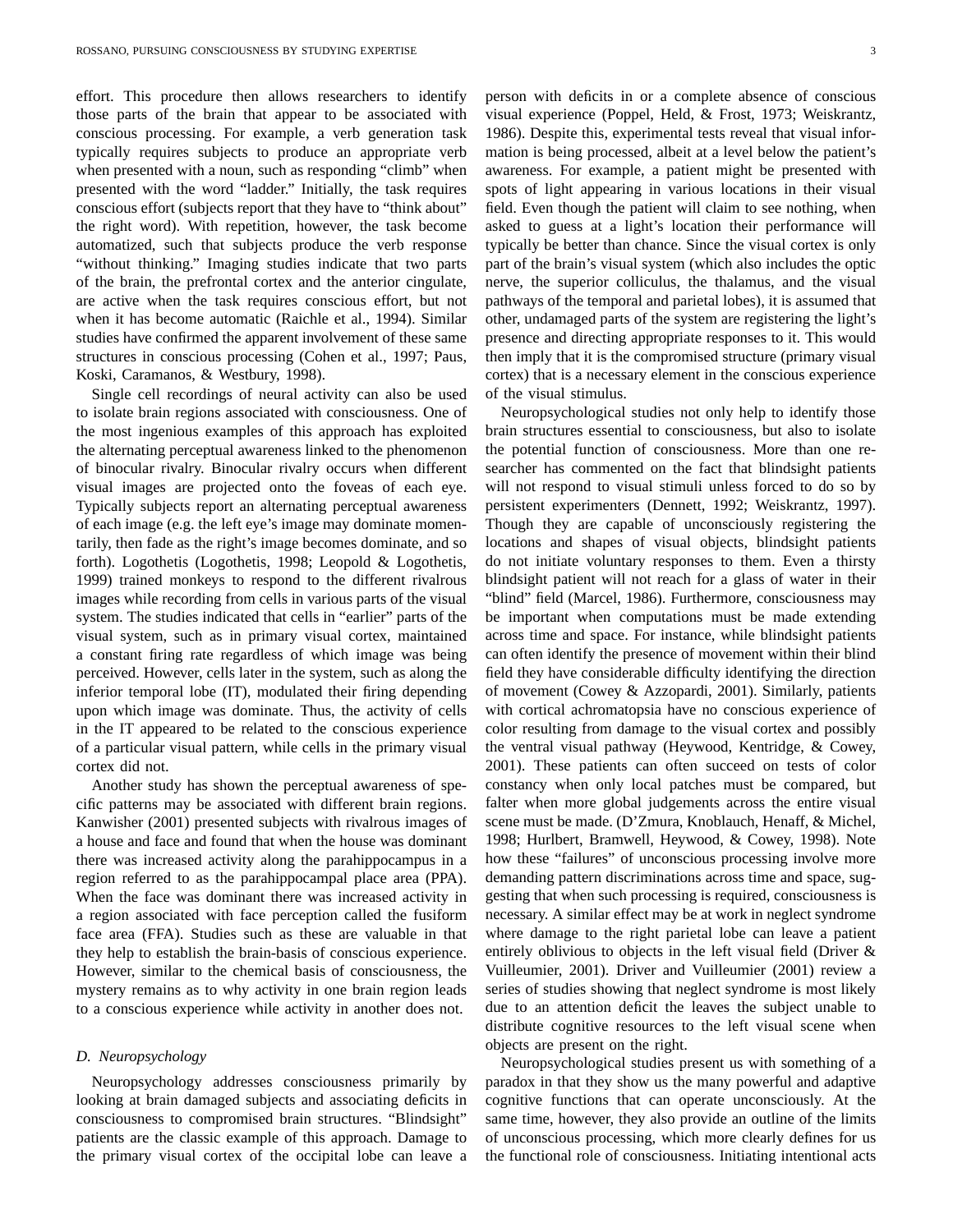and cognitive computations that extend across time and space appear to be two processes which lie outside the bounds of the unconscious and therefore require conscious processing.

## III. COGNITIVE APPROACH TO CONSCIOUSNESS

The cognitive approach tackles consciousness by contrasting those mental operations that appear to require conscious effort from those that can be done automatically. These operations come in many forms and can be tested in a variety of ways. One of the first issues that arose along these lines was that of implicit learning.

#### *A. Implicit Learning*

Long before consciousness became an issue of legitimate scientific interest, memory researchers were intrigued by the phenomenon of implicit learning. Implicit learning refers to the capacity of humans and other animals to acquire abstract rules and associations without any awareness of the acquisition process. The classic demonstration of implicit learning comes from Reber's studies on artificial grammar learning (Reber, 1967; 1976; 1989; 1993). Subjects were required to memorize letter strings that were constructed according to a simple set of rules (an artificial grammar). Some of the rules, for instance, stipulated that all strings must begin with either a P or T, that a P could not immediately follow another P, and that a PS combination could only occur at the end of a string. After their initial exposure to letter strings, subjects were told that the strings were constructed according to a "grammar" and that they were now going to see more strings that they would have to classify as either grammatically correct or incorrect. The interesting finding was that while subjects could not verbalize any of the rules of the grammar, they could with remarkable accuracy, correctly classify new letter strings as being either grammatical or not. In other words, they learned the rules without being aware that they were learning them, and without being aware of their content. Similar findings have been demonstrated in the learning of variables that control complex systems (see Barry & Broadbent, 1984 for details) and in sequence learning or the serial reaction time task (SRT) where subjects learn to predict where visual stimuli will occur without understanding the rules that determine locations (Nissen & Bullenmer, 1989; Reed & Johnson, 1994).

Other recent demonstrations of implicit learning are also worthy of note. Watanabe, Nanez, and Sasaki (2001) demonstrated that coherent object motion could be detected even when subjects were unaware of its presence. Subjects were given a letter identification task against a background of randomly moving dots. Five percent of the dots, however, were moving in a consistent direction. Previous testing had confirmed that this proportion of coherently moving dots was too small to be consciously detected (in other words the dots all appeared to be moving randomly). In tests given a day later or more, subjects were found to have a heightened sensitivity to motion in the same direction as the coherent motion to which they were previously exposed. A similar effect was found by Moore and Egeth (1997) using background dots that unconsciously induced the Muller-Lyer illusion in subjects. Li, VanRullen, Koch, and Perona (2002) showed that subjects could categorize background scenes as containing either an animal or vehicle, even in the absence or near absence of attention to those scenes.

While implicit learning reveals much about the sophistication of the unconscious processes, it, rather paradoxically, also highlights the importance of consciousness. It is crucial to recognize that studies of implicit learning do not involve the presentation of unconscious or subliminal percepts. What is "unconscious" about implicit learning are the associative processes that go on inside the subject's head. The input on which those associative processes operate is conscious. For example, studies on artificial grammar explicitly require subjects to attend to and often memorize the letter strings embodying the implicitly learned grammar. As of yet there have been no studies presenting masked letter strings based on an artificial grammar to see if subjects could extract the grammar from subliminal presentation. Likewise, studies involving the control of complex systems and sequence learning all require subjects to attend to the perceptual stimuli on which the learning is based.

Thus consciousness plays an important role in implicit learning. Subjects are consciously aware of the stimuli on which the implicit learning is based. They are not, however, aware of all the properties inherent to those stimuli. For example, in the Watanbe et al., (2001) study subjects were aware of the background dots, and the movement of those dots. They were unaware of the *coherent movement* of a small subset of those dots. Similarly, in the Li, et al., (2002) subjects were aware of the background scenes and the presence or absence of animals in those scenes (personal communication). In artificial grammar learning subjects are aware of the letter strings, but they are unaware of the rule-based structure of the strings.

Why would consciousness be necessary for implicit learning? Implicit learning typically involves extracting the covariant relationships among stimuli. Extracting these structural relations requires that stimulus features be temporally and spatially "bound" in one's experience. Unconscious processes appear to be inadequate for binding perceptual experience to their spatial and temporal context. This suggest that consciousness may provide enhanced discriminative powers that are essential for the contextual binding of experience. Consider for a moment the implicit learning of an artificial grammar. Extracting the "rules" of the grammar requires that rather sophisticated spatial/temporal discriminations be made. One must recognize that a lawful pattern requires a T or P at the beginning; that a P followed immediately by another P is unlawful; and that the pattern PS is only acceptable when located at the end of a string. Recognizing these properties in the letter strings as they are initially being presented necessarily means that the elements of the strings (the Ps and Ss and features therein) be located spatially and temporally in one's experience and not free-floating, as occurs pre-attentively (Treisman & Gelade, 1980). The spatial/temporal associations required for the implicit construction of the grammar would not even be available for learning (implicit or otherwise) unless first attended to and therefore consciously experienced. It may be that it is consciousness that makes these properties available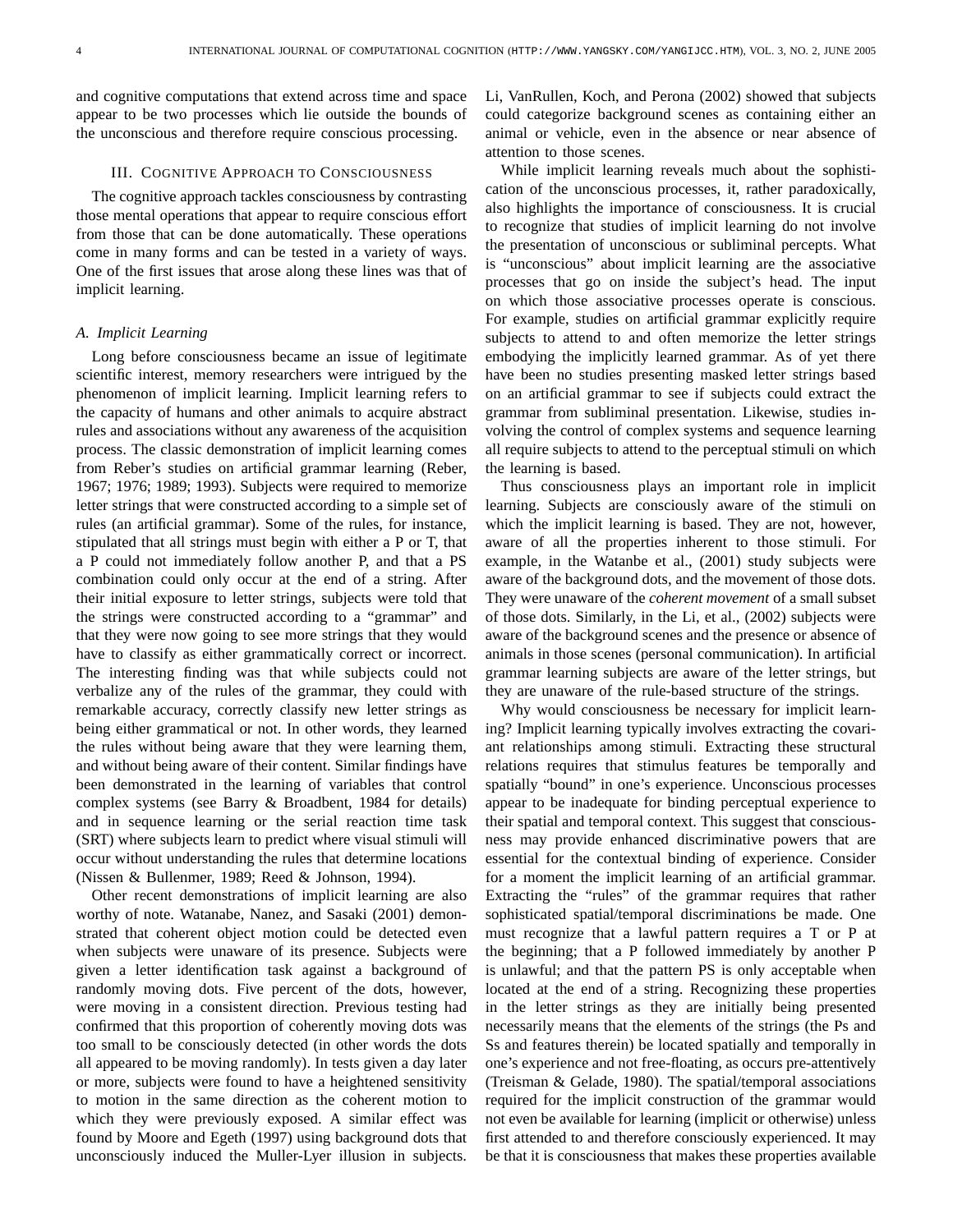for associative learning and some of that learning appears to occur unconsciously. Further studies have confirmed this.

# *B. Contextual Binding: Durable and Explicit Representations*

For a perceptual experience to be contextually bound in time and space, it must posses two important qualities: durability and explicitness. A number of cognitive studies have demonstrated that unconscious processes fail to produce durable and explicit representations (see Dahaene & Naccache, 2001 for review). Durability (of lack thereof) refers to the fact that implicit and unconscious effects are typically short-lived. Studies of unconscious priming offer a good example of the short-lived nature of unconscious effects. Priming occurs when the processing of a current stimulus is facilitated by the presentation of an earlier, often related stimulus. For example, numerous experiments have demonstrated that the reaction time for determining if a visual stimulus is a word or a nonword letter combination (nurse vs. ydxug, for example) can be affected by a previously presented stimulus. A subject will render the response "word" to the stimulus "nurse" significantly faster if the stimulus presented just before nurse was semantically related, such as "doctor," as opposed to being semantically unrelated such as "lumber" (Meyer & Schvaneveldt, 1976). Importantly, these same priming effects can be found even when the first word of the pair (doctor in this instance) is masked such that the subject is not consciously aware of its presence (Marcel, 1983). Studies of this type, though, have generally used very brief delays between word pairs, generally ranging from 50-150ms. Unconscious priming effects dissipate very quickly when delays longer than 150ms are employed, in other words, consciousness is required for more temporally extended effects. (Greenwald, 1996).

Explicitness (or lack thereof) refers to the fact that unconscious events or percepts are spatially and temporally unbounded. Treisman and Gelede (1980) demonstrated how certain features of visual scenes such as color, orientation, or shape could exist in a free-floating state in the initial, preattentive stages of processing. It is not until attention is focused on aspects of the visual scene that features become unified and "bound" to specific locations in space, leading to the episodic experience of a particular object with certain qualities in a certain location. Prior to this, sensory experience is illusory and its source, as being either externally or internally generated, easily confusable (Kanwisher, 1987; Treisman & Schmidt, 1982).

An experiment by Jacoby, Woloshyn, and Kelly (1989) nicely demonstrates the source confusion produced by the nonexplicit nature of unconscious sensory inputs. Two groups of subjects read a list of names of nonfamous people. One group gave the list their full attention. The second group, however, read the list in conjunction with a secondary task that prevented them from focusing full attention on the list. In the test phase, both groups were presented with a list that contained: (a) nonfamous names from the first list (old nonfamous names), (b) nonfamous names not from the first list (new nonfamous names), and (c) names of famous people. The task for the subjects was to decide if each name was of a famous or nonfamous person. The results showed that subjects in the divided attention condition were significantly more likely to call an old nonfamous name "famous" than subjects in the full attention condition. This is exactly what would be expected if subjects in the divided attention condition suffered from a source confusion regarding the names on the first list. Why so? Both old nonfamous names and famous names should produce a sense of familiarity in subjects. However, if an old nonfamous name can be "placed" in its proper episodic context (i.e. as having been seen on the previous list) then even though it is familiar it can be rejected as famous (since all the names on the previous list were nonfamous). Subjects who were prevented from giving the first list their full attention had a much more difficult time firmly placing old nonfamous names in their proper context and thus made more errors.

The durability and explicitness lacking in unconscious experience indicates that if a representation is to be held in memory for any extended period of time such that its featural properties can be processed and its experience can be contextually bound, then consciousness is typically required. This line of research offers further confirmation for the conclusions of the neuropsychological studies discussed earlier, which had suggested that unconscious processing falters when perceptual judgements spanning across time and space are required.

Other cognitive studies have revealed two additional important limitations of unconscious processing: the inability to create novel combinations of operations and inability to guide intentional behaviors (Dehaene & Naccache, 2001).

#### *C. Novel Combinations of Operations*

Unconscious processes are generally rigid in their operational constraints and cannot accommodate novel or innovative combinations of operations. A number of studies, for example, have shown the necessity of consciousness in situations where an automated response must be inhibited so that a novel one can be executed. Debner and Jacoby (1994) used a stem completion task where subjects were presented with either heavily (50ms delay) or lightly (150ms delay) masked priming words. Immediately after the prime word, the first three letters of the word were presented and subjects were instructed to complete the word with the first word that came to mind *other than* the prime word (called an exclusion task). Thus, suppose the word "button" was the prime word which was shown with a mask occurring either 50 or 150 ms immediately after its onset. Next the subject would be shown the letters "but. . . " and asked to complete the word. Given typical priming effects one would expect subjects to respond with "button" at levels well above chance. However, to follow the instructions the subject should complete the word as "butler" or "butter" or even "butane, " but not "button." The results showed that the two masking conditions had opposite effects on the subject's ability to follow the instructions. When words were lightly masked (150ms delay) compliance was significantly better relative to a baseline comparison. When words were heavily masked (50ms delay) compliance was significantly worse relative to a baseline comparison. Thus, some degree of conscious awareness of the word was necessary in order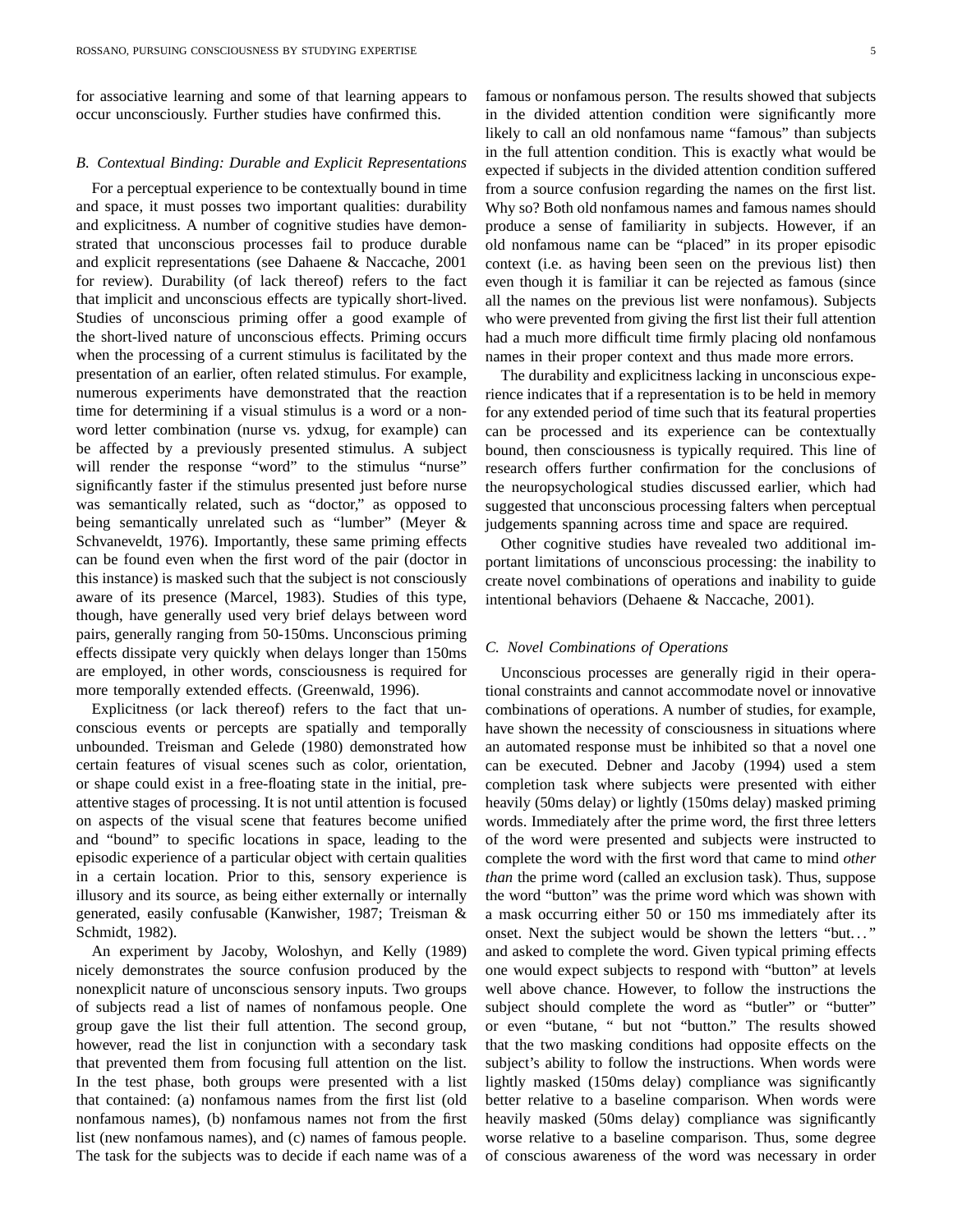to inhibit or "override" the priming effect of the word and execute a novel response.

In a similar vein, the classic Stroop effect can be reversed but only under conditions where a prime is presented consciously. Merikle, Joordens, and Stolz (1995) had subjects classify red and green colored patches. Prior to the presentation of the patch, the word red or green was presented either consciously or unconsciously. In either case, when the prime matched the subsequent color (e.g. word "red" followed by a red patch) the classic Stroop effect was obtained – subjects' ability to name the color was enhanced. However, at one point the experimenters dropped the probability of a match between the prime word and the subsequent color to 25%. This meant that most of the time the prime word "red" actually predicted the occurrence of a green patch and vice-versa. When primes were presented consciously subjects adjusted their behavior and actually became faster when primes did not match colors (effectively reversing the Stroop effect). This reversal, however, did not occur when primes were presented unconsciously. Studies by Cheesman and Merikle (1986) confirmed that only when primes were presented consciously could subjects deploy various response strategies based on the probability of a prime matching or not matching a subsequent stimulus. Strategic behaviors that override automatic ones were not possible when primes were present unconsciously. (see also Smith & Merikle, 1999 discussed in Merikle, Smilek, & Eastwood, 2001 p.127- 128).

The ability to inhibit an automatic response and substitute it with a strategically more adaptive one has an important evolutionary implication. Recent studies have shown how difficult it is for apes and monkeys to inhibit automatic responses and substitute them with novel ones (even in situations where information is presented consciously). Boysen and Berntson (1995) used a reverse-contingency paradigm where chimpanzees were allowed to chose between two food rewards of different quantities. Picking the smaller quantity meant that the ape received the larger and vice-versa. Even symbol and language trained apes failed to pick the smaller quantity. Under some circumstances apes and some monkeys can pass the reverse-contingency test and children over 4 years also reliably succeed (Boysen, Mukobi, & Berntson, 1999; Kalik, Hauser, & Zimlicki, 2002; Silberberg & Fujita, 1996). Other studies involving reaching behavior, however, continue to show how difficult it is for non-human primates to inhibit automatic responses (Diamond, 1988; Santos, Ericson, & Hauser, 1999). This suggests that a potentially important conscious processing ability may have evolved along the hominin branch after it split from the that which produced our closest primate relative, chimpanzees.

#### *D. Intentional Behaviors*

The neuropsychological studies reviewed earlier had hinted at the idea that unconscious mind was incapable of directed intentional behaviors. Cognitive studies have provided further support for and shed new light on this potentially critical limitation. A potential reason why unconscious inputs may be incapable of mediating intentional acts is that they lack the necessary constraints for selecting among a range of potential responses. A classic experiment in conscious vs. unconscious priming by Marcel (1980) demonstrates what this means. In this experiment words with multiple possible meanings were used as primes in situations where they were either masked or unmasked. The context in which a prime word was presented determined which meaning was intended. For example the prime word "palm" might be presented along with "hand" in which case it would be expected to facilitate the processing of "wrist," but not "tree." However, this effect was found only when the prime was unmasked, and therefore available to consciousness. When the prime word was masked, both contextually relevant meanings (e.g. "wrist") and irrelevant meanings (e.g. "tree") were primed. Marcel (1980) concluded that one of the important functions of consciousness is selectivity. Unconsciously processed words activate all possible meanings, but consciously processed words are constrained in meaning by context. Consciousness then, is necessary in order to understand what a word is about, given its context. We cannot select an effective response to the word until its meaning is appropriately constrained. Intentional responses to objects and events may be similarly designed such that these acts are withheld until we understand what the object is about and how to best react to it – something that apparently requires conscious awareness.

# IV. EXPERTISE AND CONSCIOUSNESS

The myriad approaches to studying consciousness have pushed forward our understanding of this important issue in a variety of ways. Steadily the biological and biochemical basis of consciousness is being uncovered. Advances in understanding the evolutionary and phylogenetic origins of consciousness as well as its potential adaptive functions are also being made. Finally, both the neuropsychological and the cognitive approaches have made great progress in delimitating the borders between conscious and unconscious processing. These approaches have converged on a set of characteristics that appear to differentiate conscious from unconscious processing: durable, explicit information representation, novel combinations of operations, and intentional behaviors. These characteristics are present when conscious processes are engaged, but absent for unconscious processes. Importantly, these characteristics also play a pivotal role in the acquisition of expertise in humans. This leads to a fairly straightforward proposition: that expertise requires consciousness. The next section will further explore this connection and its implications.

## V. ACQUIRING EXPERTISE

In any given domain of human activity, be it in sports, medicine, computer programming, music, etc., a very few individuals distinguish themselves as extraordinary performers. Their proficiency wins them the acclaim and admiration of others as well as the research attention of those interested in understanding expertise. Over the decades one firmly established conclusion about the acquisition of expertise is that it requires something called "deliberate practice" (Abernethy,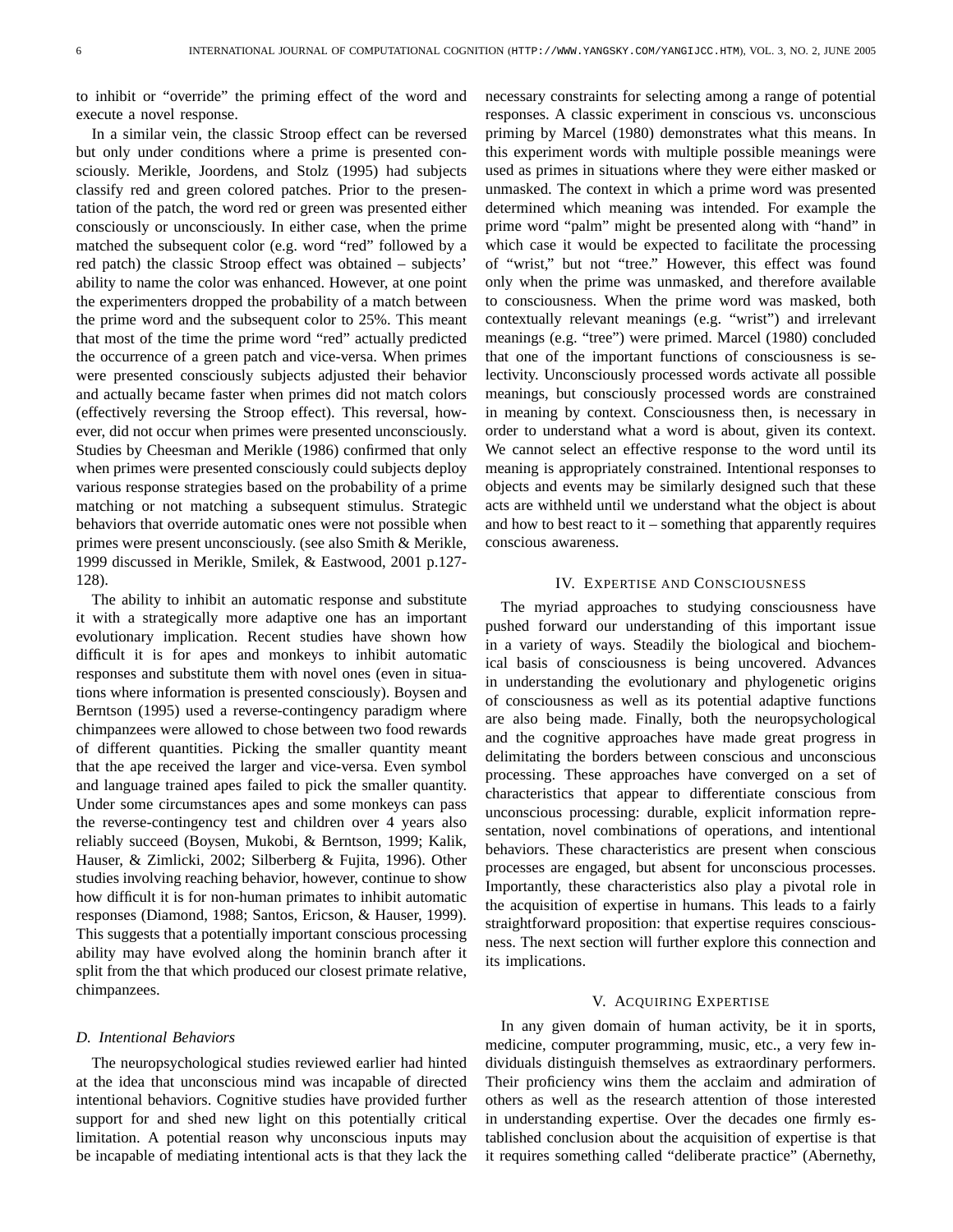1987; Ericsson, 2002; Ericsson & Lehmann, 1996). Deliberate practice, as shall be seen, requires consciousness.

#### *A. Deliberate Practice*

Deliberate practice is a unique form of activity, distinguishable from both work and play, where goal-directed, concentrated effort is expended in order to hone and improve specific mental and physical skills. An example will help to elucidate its important characteristics: In their analysis of chess expertise, Charness, Krampe, and Mayr (1996) found that becoming a chess grand master involved more than just frequent chess-playing. In their formative years, future chess grand masters improved their skills by spending countless hours studying the games of past grand masters. While studying a game, they would predict the grand master's moves in various situations. When their predictions differed from that of the master, they would go back and re-analyzed the chessboard in order to uncover what the master had seen that had eluded them. In this way, they trained themselves to "see" and "think" as a grand master player.

This example highlights one of the central features of deliberate practice, which is *the constant evaluation of one's current skill state against that of a more skilled model*. Specific discrepancies between the model and one's current state are often identified and used as goal conditions for assessing progress. Constant self-monitoring and self-evaluation are necessary (often with the aid of a teacher or coach) in order to assess progress toward achieving goals. In the early stages of skill acquisition one typically focuses on emulating the model and on the process of properly executing the mental and physical strategies necessary for competent performance. In later stages, focus shifts from process monitoring to outcome monitoring, in other words, as mental and physical skills become more efficient and automatic, one concentrates on producing desired results (Schunk & Zimmerman, 1997; Zimmerman, 2002). Thus a tennis novice may closely watch a model's backhand movements, then concentrate on executing the movement. In time as the movement becomes more natural, the novice's concentration shifts to placing the ball in desired locations

A second important characteristic of deliberate practice is the *constant focus on the elevation, not maintenance, of skill*. Elevating skill often involves repetitious exercises, however, as Ericsson (2002, p.29) stresses, deliberate practice is the very opposite of mindless repetition. Once a skill has been acquired and an adequate level of competence achieved, there is a natural tendency for it to become automated (Anderson, 1982; 1987; Fitts & Posner, 1967). At this point, repetitious, less rigorous practice is usually enough to maintain one's skill. This is why simply engaging in an activity, even regularly and vigorously, will not necessarily lead to an individual becoming an elite performer. There are many, many people who play basketball, golf, chess, or their favorite musical instrument on a regular basis, but only a very few elite performers. When engaging in a desired activity, the average person is usually just running off already established, highly automated responses. Deliberate practice, however, requires that the individual resists total skill automation, and constantly challenges himself or herself with new goals and more effective behaviors. Expert pianists, for example, will often purposely rehearse an already learned piece at an excruciatingly slow tempo in order to force themselves to concentrate on the individual notes and the relationships among the notes.

This leads to a third, related feature of deliberate practice: *it requires that a certain level of conscious, voluntary control must be maintained* in order to move beyond one's current ability level to a higher one. Experts need to retain some degree of conscious control over processes in their domain in order to deal with unexpected circumstances or (in the case of sports) the responses of competitors. This "retention of control" has been experimentally demonstrated by Lehmann and Ericsson (1997) who had expert pianists memorize a short musical piece. Afterward, they were unexpectedly required to play the piece again at the same tempo; however, they were required to skip every other measure, or to play with only one hand, or even to transpose the piece into another key. Despite these unexpected changes the accuracy of their performance remained uniformly high. Since the changes required subjects to engage in novel motor movements, Lehmann and Ericsson argued that their pianists were not simply running off an automated motor routine but were using flexibly stored knowledge in an innovative way to meet task demands.

Along with the characteristics just discussed (performance evaluation against a more proficient model, constant elevation of skill, and retention of voluntary control), Ericsson (1996) has identified some other important characteristics of deliberate practice. (A) It involves activity which is at a difficulty level appropriate to but challenging of the individual's current skills, (b) it provides informative feedback concerning the individual's success in attaining new skill levels, (c) it provides opportunities for repetition of new skills, and (d) for the correction of errors as skills are being learned. On an intuitive level it would seem that these features necessarily entail conscious processing. As will be seen shortly there is a strong empirical basis bolstering this intuition.

Two important summary points emerge concerning deliberate practice and expertise. First, deliberate practice in some form is necessary if skill is to be acquired. What separates elite performers or true experts from average performers or novices is the effort and duration of deliberate practice. The average person usually drops deliberate practice for a less rigorous, more repetitious form of practice once an acceptable level of competence is achieved. Experts continue deliberate practice for a much longer time, possibly indefinitely, in order to advance skill to a superlative level (Ericsson, 2002). While there is currently disagreement over whether deliberate practice is *sufficient* for the development of expertise, its *necessity* is unquestioned (Ericsson & Charness, 1994; Sternberg, Grigorenko, & Ferrari, 2002).

Second, the general outline of what constitutes deliberate practice remains the same regardless of the skill to be mastered; and two features inherent to deliberate practice are focused attention and conscious control. Deliberate practice is by its very nature a controlled process that involves highly focussed, concentrated attention on inputs and behavioral flexibility of outputs. So demanding is this activity that only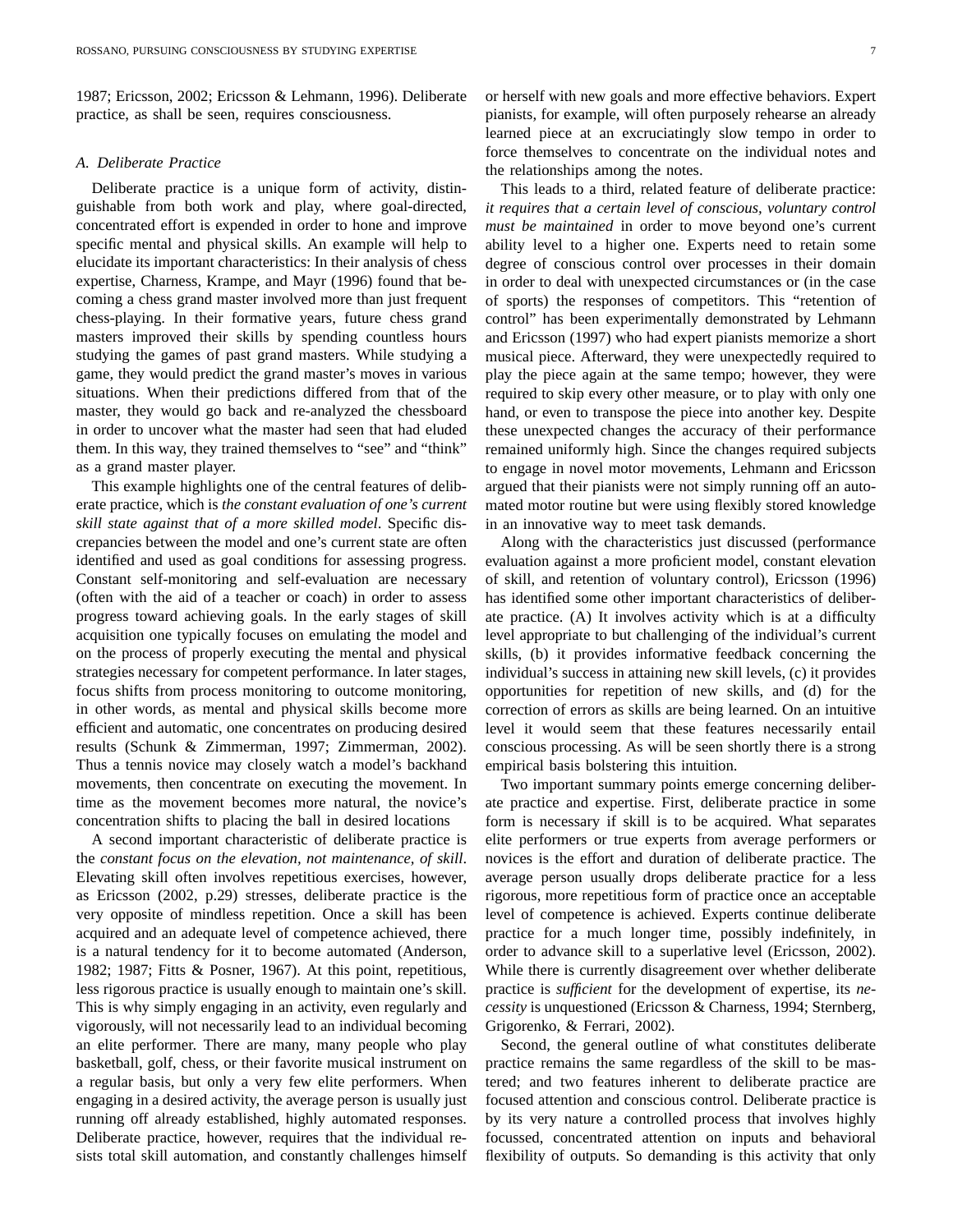a few hours of it can be sustained in a day's time before rest is required (Ericsson, Krampe, Tesch-Romer, 1993).

# *B. Deliberate Practice and the Limitations of the Unconscious Mind*

Certain abilities appear to fall outside the limitations of the unconscious mind. The unconscious fails to hold durable and explicit representations. It fails to combine cognitive operations in novel or innovative ways, and finally it fails to direct voluntary, intentional acts. These operations require that conscious processing be engaged. These operations intersect almost perfectly with those required for deliberate practice, which strongly suggests that one cannot engage in deliberate practice without engaging consciousness.

**Durable and explicit representations.** Deliberate practice requires that a model's actions be observed and held in mind as one attempts to reproduce those actions. Furthermore, the representation of the model as well as one's self-representation must be capable of providing information about discrepancies between the two so that errors can be detected and corrected. All of this strongly suggests mental representations that are relatively durable and explicit, adequate for guiding the actions of the learner. Learning a tennis backhand, for example, involves a sequence of coordinated movements extended over time and space. The learner's backhand "image" would have to be held long enough in mind, and be bound precisely enough in time and space, in order to allow the learner to evaluate his/her movements against the image, otherwise it would be useless as pedagogical tool. The lack of durability and explicitness characteristic of unconscious representations would not be capable of supporting these processes.

**Novel combinations of operations.** Deliberate practice involves the constant transitioning from one skill state to a higher, more proficient one. For this to occur, novel behavioral and mental skills must be acquired and integrated into one's base repertoire. The acquisition of extraordinary memory ability, for example, depends on the ability to continually organize and reorganize information into ever more sophisticated chunks. In their analysis of the expanding memory capacity of subject S.F., Ericsson, Chase, and Faloon (1980) noted how his progress depended on his ability to devise increasingly sophisticated strategies for organizing information. At first he simply associated digits into groups of four; then into supergroups of three or four, and finally into a three-level hierarchy capable of holding up to 80 digits. For S.F. to acquire greater memory skill he had to continually find new ways of organizing information. This reflects the fact that experts must continually alter and adjust their behavioral and mental strategies in order to reach more proficient levels of performance.

**Intentional behaviors.** As discussed earlier, conscious awareness appears to be a requirement if one is to inhibit an automated response so that a novel one can be executed. While under many circumstances it can be advantageous to automate responses, automaticity has a price that can be detrimental to the development of expertise. Sometimes signals can be misleading. Bluffs or fakes are common in many sports, such as when a tennis player "disguises" a shot or a volleyball player fakes a spike. In the medical arena, an experienced diagnostician knows that a particular symptom can be highly meaningful in conjunction with other indications, but may be irrelevant or even misleading in a different context. Thus, an expert must be ever able to inhibit initial, automatic responses to sensory data in order to retain the flexibility necessary to react effectively to changing circumstances. This is why one of the important requirements of deliberate practice is that one not allow processes to become entirely automatic. Deliberate practice is not mindless repetition. Experts always retain a certain degree of conscious, intentional control over the actions in their domain. These intentional acts though, appear to be beyond the capacity of the unconscious mind.

Thus it appears that expertise requires deliberate practice and deliberate practice requires consciousness. If this is so, then where we find evidence of expertise, we also find evidence of consciousness. This conclusion has a number of important implications.

# VI. ANIMAL EXPERTISE

Animals display a wide variety of impressive skills. However, the preceding discussion indicates that it would only be when those skills are acquired through deliberate practice that we could consider the animal as a true "expert, " and, more importantly, that we would have definitive evidence of consciousness<sup>1</sup>. Whether animals engage in deliberate practice or not appears to be an open question. The term "practice" as applied to animal behavior has often encompassed a wide array of behaviors.

Goodall (1976), for example, in describing the behavior of young chimpanzees states, "Often, after watching some activity such as a male charging display or a complex toolusing performance, an infant may then try to perform the same actions. Subsequently he may *practice* the behavior time and time again" (p. 88; my italics). The description ends there so it is difficult to assess just what manner of practice this was. Ripley (1967) describes how juvenile gray langur monkeys (*Presbytis entellus thersites*) improve their jumping ability by jumping from ground to branch several times in a row or leaping over and over across a gap between two tree branches. These actions were all done in the context of play, but the question remains as to whether the animals had some "model" behavior in mind as humans do when perfecting a dive or ballet leap.

Goodall (1990) provides another interesting account of what she termed "practice" in an adolescent male chimpanzee. The chimp, Figan, had observed another chimp, Mike, incorporating empty four-gallon tin cans into his charging display. The noisy cans were hugely successful in intimidating the other males, thus permitting Mike to ascend to alpha status. "But Figan was the only one whom we saw, on two different

<sup>1</sup>Philosophers distinguish many different types of consciousness. Expertise may provide evidence of only a certain type of consciousness, such as access consciousness where representations are made available for various mental processes. Other types of consciousness, such as phenomenal consciousness or feeling consciousness may not be addressed by the presence or absence of expertise (see Block, 1995 or Rossano, 2003)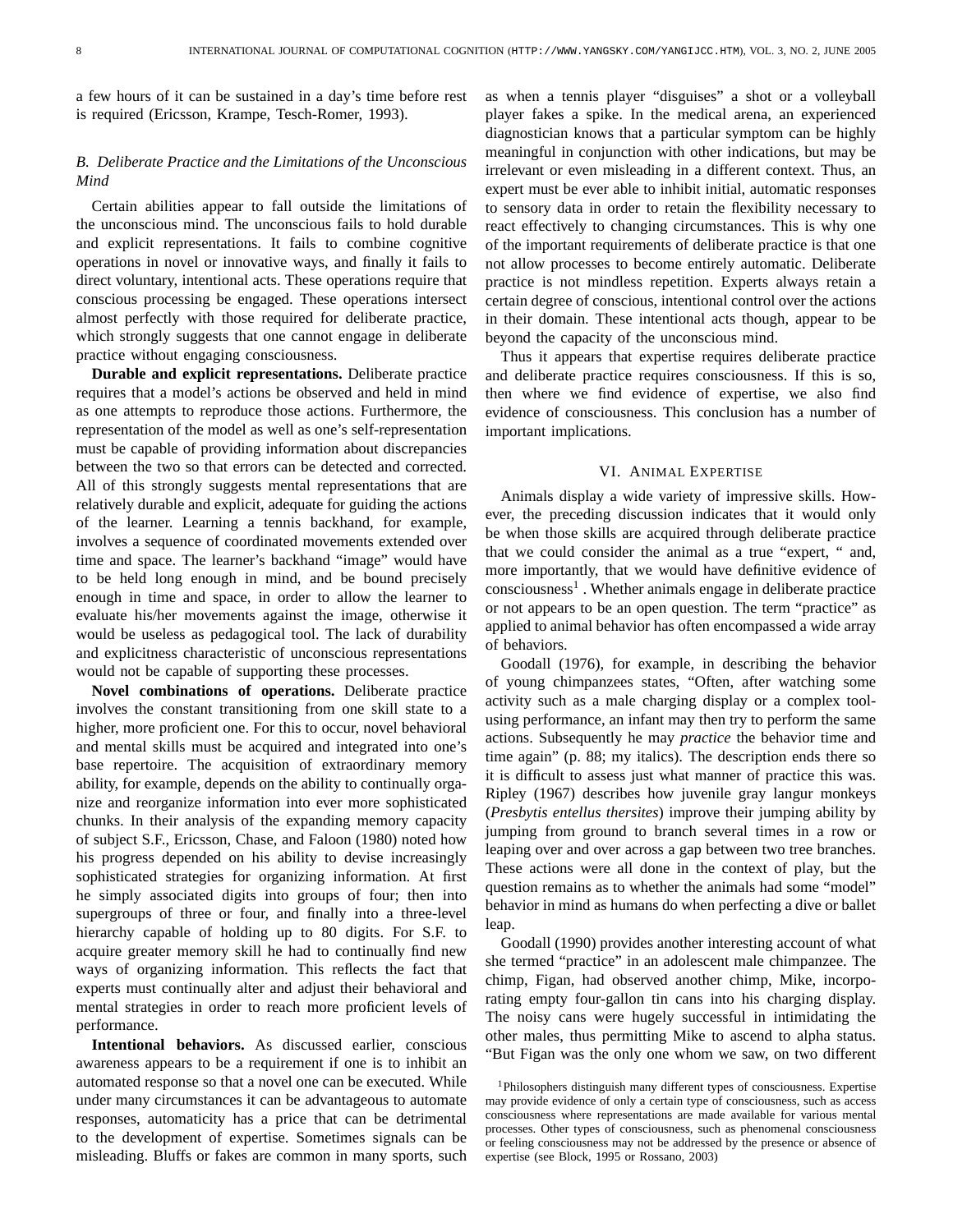occasions, 'practising' with cans that had been abandoned by Mike," describes Goodall (p.44). "Characteristically – for he was a past master at keeping out of trouble – he did this only when out of sight of older males who would have been intolerant of such behavior in a mere adolescent. He would undoubtedly have become as adroit as Mike had we not removed all cans from circulation." This account suggests that Figan went off by himself with the specific intent of exploring (and perfecting?) how the cans could be used as part of one's charging display. It is also possible, however, that Figan was simply emulating behaviors he had previously observed in Mike, while being well aware of the fact that such behaviors could be dangerous under certain conditions (in the presence of older males).

Griffin (2001) uses the term "practice" to describe the behavior of African village weaver birds (*Ploceus cucullatus*) as they made their first attempts at nest building after watching older males build theirs. These initial nests were often incomplete and improperly constructed, and were therefore rejected by females. After more rounds of observing and building, eventually the bird was able to produce a competent nest. "Thus" says Griffin, "the male that builds the relatively complex structures has ordinarily had a long period of practice and has also had abundant opportunity to watch older males build more complete nests" (p.91). A similar process occurs with bowerbirds (*Ptilonorhynchus violaceus*; Diamond, 1982).

Despite the potential similarities between human and animal skill acquisition at least one researcher has argued for a critical, possibly unbridgeable difference. Donald (1999) argues that only humans can engage in deliberate practice because of what he terms the lack of "autocuing," in animals. Autocuing refers to the capacity to gain voluntary control of the contents one's own mind – to self-trigger memories (Donald, 1993). Skill development in nonhuman animals is sorely limited by the fact that the animal requires external cues in order to gain access to the stored motor responses that must be shaped and "trainedup" for greater efficacy. Donald (1999, p.143) contends:

You cannot rehearse what you cannot recall. If an animal depends entirely upon environmental triggers to remember when and what to rehearse, skill development becomes extremely difficult, since the animal cannot self-trigger the memories supporting the skill, and effectively hangs in suspended animation until the environment provides the cues needed for retrieval of a given response-pattern. Trainers of apes have had to cope precisely with this limitation; for instance, it often takes thousands of trials to establish a reliable signing response in a chimpanzee (Greenfield & Savage-Rumbaugh, 1990).

An essential element of deliberate practice (and thus of skill acquisition) is the ability to focus awareness inward, away from the environment and onto one's own actions (Donald, 1999). It is not uncommon for a human to spend countless hours bouncing or shooting a ball, skipping rope, or hitting a tennis ball against a wall, all the while adjusting motor actions and experimenting with different combinations of movements to evaluate their efficacy. Though animals may repeat actions,

they simply do not spontaneously rehearse and refine their movement patterns. As Donald succinctly puts it: "Baboons throw projectiles in a fight, but they don't systematically practice and improve their throwing skill (Donald, 1993, p.152).

Though tantalizing, the examples reviewed earlier have provided no definitive evidence that animals can or do engage in deliberate practice. If Donald is right, then any systematic studies addressing this issue should ultimately come up empty. However, the similarities documented between human and animal practice are intriguing and certainly do not preclude the possibility that animals may practice as human do (at least to some extent). If so, this would have important implications for their level of consciousness.

# VII. EXPERTISE IN HOMININ EVOLUTION

A second important implication of a skills approach to consciousness is that evidence of skill can also be observed in the fossil record of human evolution. The evidence comes in the form of fossil artifacts, mostly tools, left behind by our hominin ancestors. What is interesting about these artifacts is that they do suggest evidence of skill acquisition using deliberate practice.

The earliest stone tools, called the Oldowan industry, appear about 2.5 million years ago (mya) and consist of small flakes broken from a core stone (Semaw, et al., 1997; note: both the flakes and cores may have been used as tools). Though there is no evidence that apes can create Oldowan-type tools in the wild, captive apes have created tools approaching those of the Oldowan industry (Toth, Schick, Savage-Rumbaugh, Sevcik, & Rumbaugh, 1993; Wright, 1972). Most researchers agree that the early hominins who created Oldowan tools may have possessed a degree of motor control and timing that exceeded that of apes, however, this did not represent a major intellectual advance (Toth 1985; Wynn, 1996; 2002). The same, however, cannot be said for the next major category of tools to emerge, the Acheulean industry.

The earliest Acheulean tools are about 1.5 million years old and are distinguishable from the Oldowan by their larger size and sophistication. An exemplar of the Acheulean industry is the hand axe, which was created by trimming flakes off around the sides of a core, producing a teardrop shaped, roughly symmetrical tool. Unlike Oldowan tools, hand axe construction (especially later hand axes which emerged around .6 mya) would have required considerable investment in time and energy, with the toolmaker going through a series of flaking iterations before completing the final product. Wynn (1981; 2002) has argued that the late Acheulean hand axe maker, unlike his Oldowan counterpart, could not simply have focused on the shape of the tool's edge, but instead had to understand how flakes trimmed from one part of the stone affected the tool's overall shape. He contends that to create such a tool, it would be necessary to hold in mind multiple perspectives of the tool as it was being created so that the toolmaker could appreciate how a flake removed from one side would affect the total shape of the tool. Thus, the late Acheulean hand axe may provide us with the first evidence of hominin motor behaviors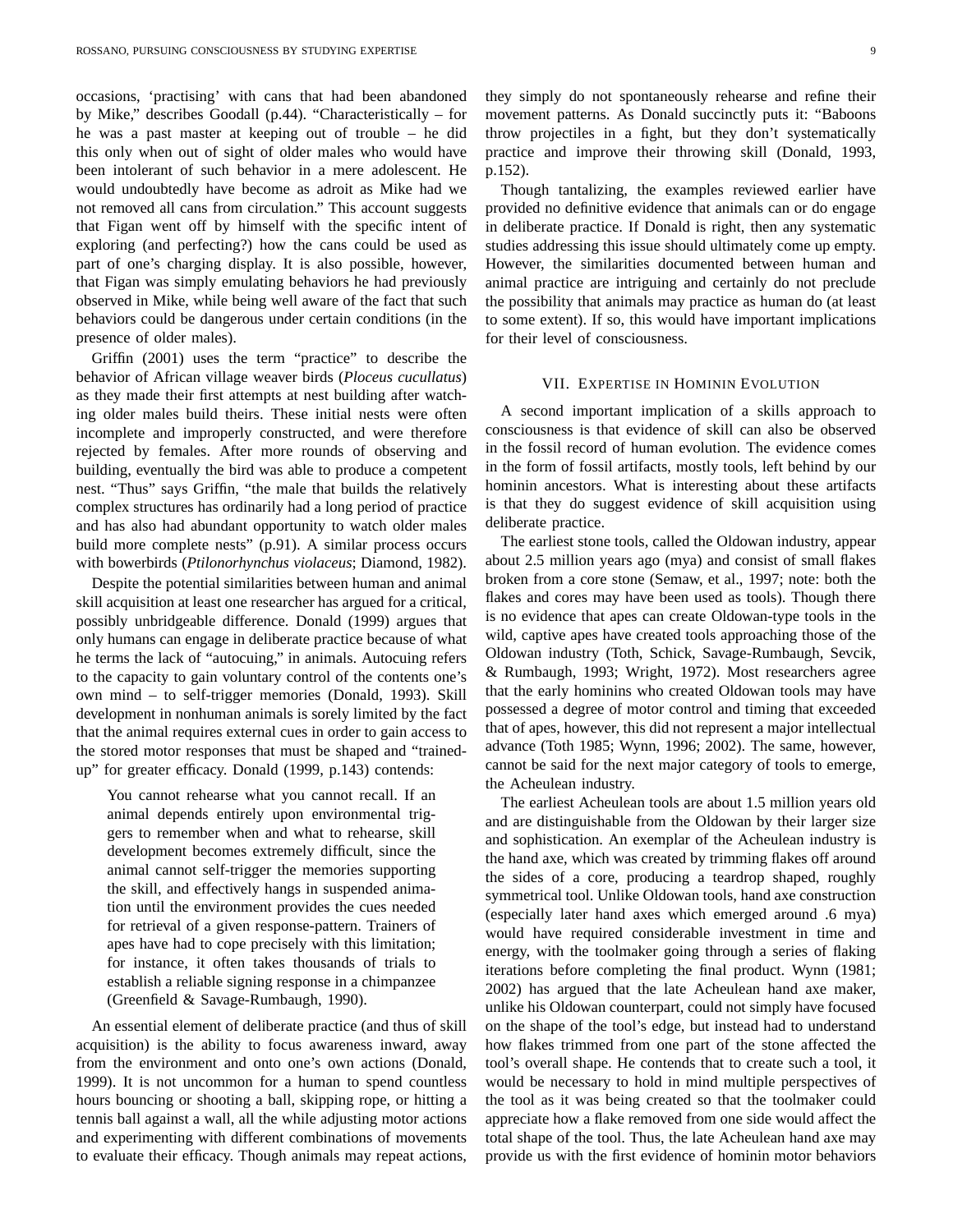guided by a durable and explicit mental image – the first step toward skill acquisition via deliberate practice.

At a number of sites where hand axes have been found, hundreds have been unearthed showing no evidence of use (Klein & Edgar, 2002 p.107; Kohn & Mithen, 1999). Kohn and Mithen (1999) contend that hand axes may have served an important function in mate selection. A male who could produce a high quality hand axe may have been signaling his industriousness, competence, and overall mate quality (good genes) to local females. Do the hundreds of unused hand axes represent evidence of hominins practicing axe-making skill? If so we might expect to find hand axes of varying quality. Toth (1985) demonstrated that the final form of an Oldowan tool depended more on the raw materials the toolmaker started with than the intentions of the toolmaker. If hominins were practicing hand axe making we might expect a similar analysis to reach the opposite conclusion for Acheulean hand axes. Furthermore, if hand axe-making skill was essential in mate selection, then we could expect the ability to acquire hand axemaking skill (i.e. the ability to practice) to be under selection pressure and therefore evolving over time.

# VIII. EXPERTISE, CONSCIOUSNESS, AND AI

An ongoing controversy among researchers and observers of AI centers on the question of machine consciousness. Will intelligent machines become conscious? This argument has been played out in may forms on a variety of forums (e.g. Churchland & Churchland, 1989; Dennett, 1987; Searle, 1980). Approaching consciousness from the point of view of skill acquisition, however, provides something of a unique perspective on the subject.

Most AI researchers fall into the functionalist camp. That is, they believe that mental qualities such as intelligence, creativity, and even consciousness itself are a matter of the functional organization of a complex system. A crucial aspect of functionalism is that it sees nothing inherently "special" about biologically-based systems. A system is system. It's the organization of the system that matters, not whether that system is realized in biological stuff as opposed to silicon and plastic (Haugeland, 1985). Thus, intelligent machines can (in theory, according to functionalism) possess intelligence, creativity, and consciousness as soon as the right functional organization is achieved. It's possible that functionalism is all wrong, and that there *is* something unique about neurons making them the sole proprietors of consciousness. The evidence to date though favors the functionalists' camp. Machines are already doing many intelligent and creative activities, despite their lack of biology. Can consciousness be far behind?

The expertise approach to consciousness, however, suggests that there may be an aspect of consciousness, or some type of consciousness that is required if one is to deliberately practice in order to elevate skill. Therefore, assessing the consciousness of a machine should not just be a matter of how smart it is, or how complex its functional organization is, but to what extend the machine is capable of, and (dare I say it) motivated to elevate it own skill level. Furthermore, the process by which it does that would also be critical: does it do something akin to

deliberate practice? Presently, it would seem that the robotic "embodied" approach to AI, exemplified by Rodney Brooks at MIT would be best poised to meet this challenge.

Brooks's approach is based on the notion that real intelligence emerges from bodily action rather than from mental representations. One of his lab's first creations, Herbert, was a robot designed to simply roam about picking up empty coke cans (Connell, 1990). Despite his impressive custodial abilities, few would attribute much conscious awareness to Herbert. However, a later project, Cog (possibly the ultimate project) is more promising. Cog is a humanoid robot complete with eyes, head, arms, etc., out of which, some have argued, consciousness itself might emerge. A key innovation of Brooks's approach to AI is something called *subsumption* architecture, where patterns in the environment are designed to automatically cue a certain programmed action. Herbert, for instance, generally just rolls along the halls using its sensing devices to avoid obstacles. However, when it detects a relatively large, horizontal flat surface (a tabletop), a new program assumes control which causes it to scan for small cylindrical objects (coke cans). Having spotted one, another program takes over which causes it to try to seize the object. The end result is intelligent looking behavior emerging from a series of simple-minded programs designed merely to react to environmental patterns.

A more conscious Herbert though would have to do more than just react to cues. It would need to self-initiate practice behaviors aimed at elevating can-collecting skill. Deliberate practice requires a number of sophisticated mental abilities: durable and explicit representations, the ability to assess one's actions against a more proficient model, resistance against automaticity and intentional control of behaviors – the subsumption approach may not be equal to these requirements. To achieve this the Brooksian approach might need to be united with work going on at the Imperial College of London, under the direction of Igor Aleksander. Alexander has been developing "virtual" robots that navigate about in cyberspace worlds. These creations have "minds" modeled on the neuronal connections of the human brain. While Brooks's robots are largely empty-headed, Alexander's virtual robots are capable of "imagination," and "contemplation" (Aleksander, 2001). Alexander's mind with Brooks's body may produce a true machine expert (at least someday).

Curiously though, the most probable arena in the near future for AI expertise is not with robots but *within* humans. The architecture capable of developing expertise is already present in humans. In the near term, AI may serve to enhance that already existing capability. Nervous system implants to aid the visually and auditorially impaired have been around for more than a decade. Increasingly these devices have become more directly wired to the brain itself. For example, some cochlear implants now bypass the auditory nerve and plug directly into the brain stem (LeVay, 2000). Berkeley engineer Boris Rubinsky (Rubinsky & Huang, 2001) has successfully constructed a "bionic" silicon/neuron chip that promises to elevate the effectiveness of future implants. Eventually implants which supplement or augment sensory functions may be adapted for cognitive functions. Our reasoning, imagination, and memories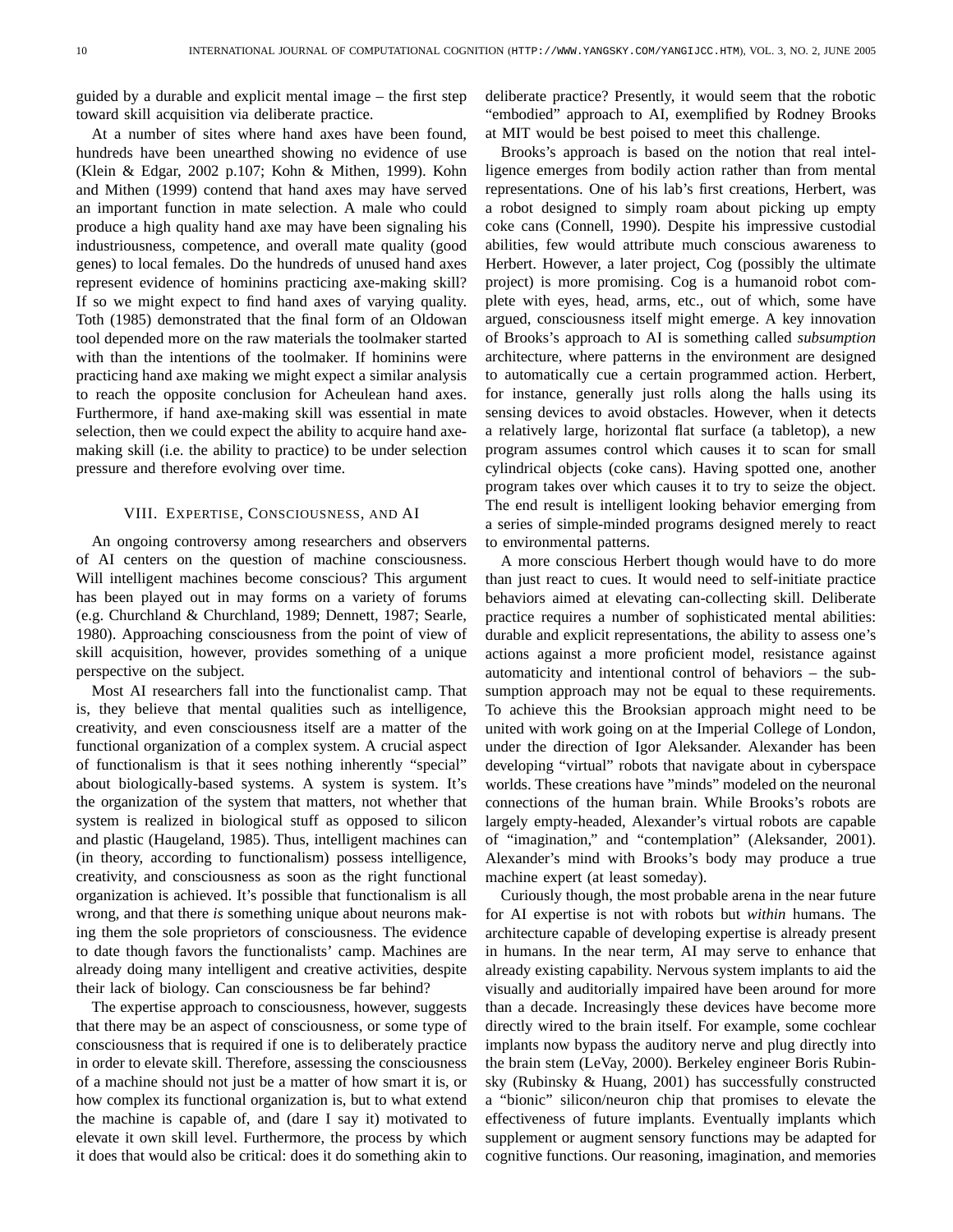may be enhanced by neural implants connected to external computers (Warwick, 2000). NASA is also looking into using brain signals as a means of controlling external devices via implanted computer chips (Brown, 2001). Imagine being able to start your car, fire up the air-conditioning, and open the sun roof all while paying the dinner bill, just by thinking the right thoughts. Though certainly speculative, Kurzweil (1999) contends that in future decades, market forces will drive people toward increasingly greater degrees of "brain-enhancement" through implant technologies as those with silicon-enhanced mental capacities become more valued as employees and command larger and larger salaries. Certainly these enhancements will permit humans to develop even greater music, memory, chess-playing, and athletic skills. Enhanced memory and attentional powers may allow humans to engage in ever more rigorous bouts of deliberate practice without suffering the performance deteriorating effects of mental fatigue. Ever more elevated skill could be one result. Whether in the process ever "higher" realms of consciousness are achieved as well remains to be seen, but it is a distinct possibility.

#### **REFERENCES**

- [1] Abernethy, B. (1987). Anticipation in sport: A review. *Physcial Education Review*, 10, 5-16.
- [2] Aleksander, I. (2001). *How to Build a Mind*. New York: Columbia University Press.
- [3] Anderson, J.R. (1982). Acquisition of cognitive skill. *Psychological Review*, 89, 369-406.
- [4] Anderson, J. R. (1983). Responses to mirror image stimulation and assessment of self-recognition in mirror- and peer-reared stumptail macaques. *Quarterly Journal of Experimental Psychology*, 35B, 201– 212.
- [5] Austin, J.H. (1999). *Zen and the Brain*. Cambridge, MA: MIT Press.
- [6] Berry, D.C., & Broadbent, D.E. (1984). On the relationship between task performance and associated verbalized knowledge. *Quarterly Journal of Experimental Psychology*, 36A, 209-231.
- [7] Block, N. (1995). On a confusion about a function of consciousness. *Behavioral and Brain Sciences*, 18, 227-287.
- [8] Boccia, M. L. (1994). Mirror behavior in macaques. In S.T. Parker, R.W. Mitchell, & M.L. Boccia (Eds.), *Self-awareness in Animals and Humans: Developmental Persepectives* (pp. 350-360). Cambridge, UK: Cambridge University Press.
- [9] Boysen, S.T., & Berntson, G.G. (1995). Responses to quantity: Perceptual versus cognitive mechanisms in chimpanzees (*Pan troglodytes*). *Journal of Experimental Psychology: Animal Behavioral Processes*, 21, 82-86.
- [10] Boysen, S.T., Mukobi, K.L., & Bernston, G.G. (1999). Overcoming response bias using symbolic representations of number by chimpanzees (*Pan troglodytes*). *Animal Learning and Behavior*, 27, 229-235.
- [11] Brown, I. (2001). New tech joins brains, computers. *Discovery News*. Article available on-line at: http://dsc.discovery.com/news/briefs/20010521/flight.html
- [12] Call, J., & Tomasello, M. (1998). Distinguishing intentional from accidental actions in orangutans (*Pongo pygmaeus*), chimpanzees (*Pan troglodytes*), and human children (*Homo sapiens*). *Journal of Comparative Psychology*, 28, 362-367.
- [13] Charness, N., Krampe, R., & Mayr, U. (1996). The role of practice and coaching in entrepreneurial skill domains: An international comparison of life-span chess skill acquisition. In K. A. Ericsson (Ed.). *The Road to Excellence* (pp. 51-80). Mahwah, NJ: Erlbaum.
- [14] Cheesman, J. & Merikle, P.M. (1986). Distinguishing conscious from unconscious perceptual processing. *Canadian Journal of Psychology*, 40, 343-367.
- [15] Churchland, P.S. & Churchland, P.M. (1989). Functionalism, qualia, and intentionality. In P.M. Churchland (Ed.), *A neurocomputational perspective* (pp. 23-46). Cambridge, MA: MIT Press.
- [16] Cohen, J.D., Perlstein, W.M., Braver, T.S., Nystrom, L.E., Noll, D.C., Jonides, J. & Smith, E.E. (1997). Temporal dynamics of brain activations during a working memory task. *Nature*, 386, 604-608.
- [17] Connell, J.H. (1990). *Minimalist mobile robots*. New York: Academic Press.
- [18] Cowey, A. & Azzopardi, P. (2001). Is blindsight motion blind? In B. De Gelder, E.H.F. De Haan, & C.A. Heywood (Eds.), *Out of mind: Varieties of unconscious processes* (pp. 87-103). Oxford: Oxford University Press.
- [19] Debner, J.A. & Jacoby, L.L. (1994). Unconscious perception: Attention, awareness, and control. *Journal of Experimental Psychology: Learning, Memory, and Cognition*, 20, 304-317.
- [20] Dehaene, S., & Naccache, L. (2001). Towards a cognitive neuroscience of consciousness: Basic evidence and a workspace framework. In S. Dehaene (Ed.). *The Cognitive Neuroscience of Consciousness* (pp.1-38). Cambridge, MA: MIT Press.
- [21] Dennett, D.C. (1992). *Consciousness explained*. London: Penguin.
- [22] Dennett, D.C. (1987). Fast thinking. In D.C. Dennett (Ed.) *The intentional stance* (pp. 323-337). Cambridge MA: MIT Press.
- [23] Diamond, A. (1988). Differences between adult and infant cognition. Is the crucial variable presence or absence of language? In L. Weiskrantz (Ed.). *Thought Without Langauge* (pp.337-370), Oxford: Clarendon Press.
- [24] Diamond, J. (1982). Evolution of bowerbirds' bowers: Animal origins of the aesthetic sense. *Nature*, 297, 99-102.
- [25] Donald, M. (1999). Preconditions for the evolution of protolanguage. In M.C. Corballis, & S.E.G. Lea (Eds.), *The Descent of Mind: Psychological Perspectives on Hominid Evolution* (pp. 138-154). Oxford: Oxford University Press.
- [26] Donald, M. (1993). Human cognitive evolution. What we were, what we are becoming. *Social Research*, 60, 143-170.
- [27] Driver, J., & Vuilleumier, P. (2001). Unconscious processing in neglect and extinction. In B. De Gelder, E.H.F. De Haan, & C.A. Heywood (Eds.), *Out of mind: Varieties of Unconscious Processes* (pp.107-139). Oxford: Oxford University Press.
- [28] D'Zmura, M., Knoblauch, K., Henaff, M.-A., & Michel, F. (1998). Dependence of color on contex in case of cortical color deficieny. *Vision Research*, 38, 3455-3459.
- [29] Ericsson, K.A. (1996). The acquisition of expert performance. In K. A. Ericsson (Ed.). *The Road to Excellence* (pp. 1-50). Mahwah, NJ: Erlbaum.
- [30] Ericsson, K.A. (2002). Attaining excellence through deliberate practice: Insights from the study of expert performance. In M. Ferrari (Ed.). *The Pursuit of Excellence Through Education* (pp. 21-56). Mahwah, NJ: Erlbaum.
- [31] Ericsson, K.A., & Charness, N. (1994). Expert performance its structure and acquisition. *American Psychologist*, 49, 725-747.
- [32] Ericsson, K.A., Chase, W.G., & Fallon S. (1980). Acquisition of memory skill. *Science*, 208, 1181-1182.
- [33] Ericsson, K.A., & Krampe, R., & Tesch-Romer, C. (1993). The role of deliberate practice in the acquisition of expert performance. *Psychological Review*, 100, 363-406.
- [34] Ericsson, K.A., & Lehmann, A.C. (1996). Expert and exceptional performance: Evidence on maximal adaptations on task constraints. *Annual Review of Psychology*, 47, 273-305.
- [35] Fitts, P., & Posner, M.I. (1967). *Human Performance*. Belmont, CA: Brooks/Cole.
- [36] Gallup, G. Jr. (1970). Chimpanzees: self-recognition. *Science*, 167, 86- 87.
- [37] Glynn, I. (1999). *An Anatomy of Thought*. Oxford: Oxford University Press.
- [38] Goodall, J. (1990). *Through a Window*. Boston: Houghton Mifflin.
- [39] Goodall, J. (1976). Continuities between chimpanzee and human behavior. In G. L. Isaac, and E. R. McCown (Eds.), *Human Origins: Louis Leakey and the East African Evidence* (pp. 81-95). Menlo Park, CA: W. A. Benjamin.
- [40] Greenfield, P.M. & Savage-Rumbaugh, E.S. (1990). Grammatical combination in *Pan paniscus*: processes of learning and invention in the evolution and development of language. In S.T. Parker & K.R. Gibson (Eds.), *Language and Intelligence in Monkeys and Apes* (pp. 540-578). Cambridge: Cambridge University Press.
- [41] Greenwald, A.G. (1996). Three cognitive markers of unconscious semantic activation. *Science*, 273, 1699-1702.
- [42] Griffin, D.R. (2001). *Animal minds: Beyond cognition to consciousness*. Chicago: University of Chicago Press.
- [43] Hare, B. Call, J., Agnetta, B., & Tomasello, M. (2000). Chimpanzees know what conspecifics do and do not see. *Animal Behaviour*, 59, 771– 785.
- [44] Hare, B., Call, J., & Tomasello, M. (2001). Do chimpanzees know what conspecifics know? *Animal Behaviour*, 61, 139-151.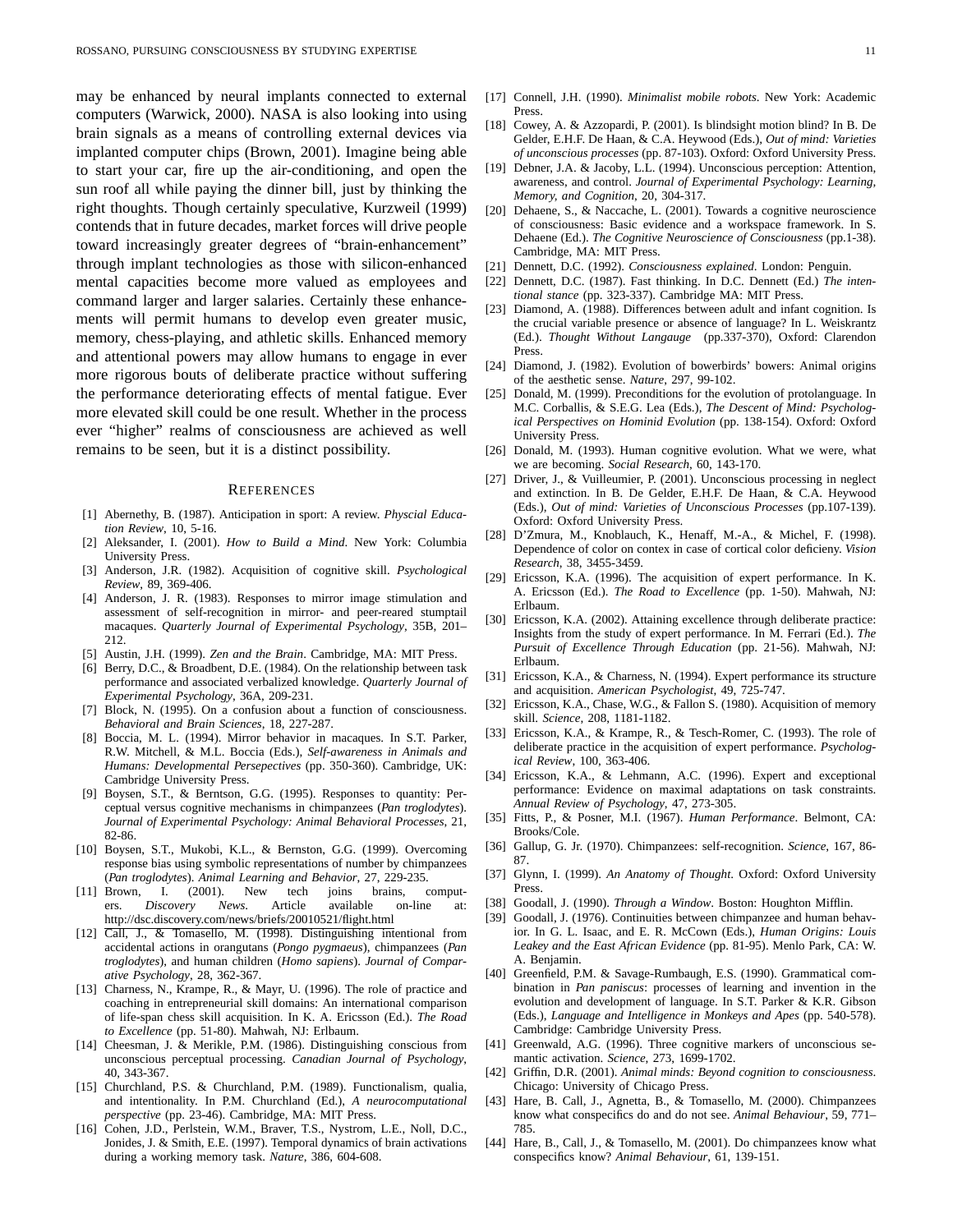- [45] Haugeland, J. (1985). *Artificial Intelligence: The Very Idea*. Cambridge, MA: MIT Press.
- [46] Hauser, M.D., Kralik, J., Botto-Mahan, C., Garrett, M., & Oser, J. (1995). Self-recognition in pimates: Phylogeny and the salience of species-typical features. *Proceedings of the National Academy Sciences USA*, 92, 10811-10814.
- [47] Heywood, C.A., Kentridge, R.W., & Cowey, A. (2001). Colour and the cortex: Wavelength processing in cortical achromatopsia. In B. De Gelder, E.H.F. De Haan, & C.A. Heywood (Eds.), *Out of Mind: Varieties of Unconscious Processes* (pp. 52-68). Oxford: Oxford University Press.
- [48] Hobson, J.A. (1999). *Consciousness*. New York: Scientific American Library.
- [49] Hurlbert, A.C., Bramwell, D.I., Heywood, C., & Cowey, A. (1998). Discrimination of cone contrast changes as evidence for color constancy in cerebral achromatopsia. *Experimental Brain Research*, 123, 136-144.
- [50] Hyatt, C.W., & Hopkins, W.D. (1994). Self-awareness in bonobos and chimpanzees: a comparative perspective. In S.T. Parker, R.W. Mitchell, & M.L. Boccia (Eds.), *Self-awareness in Animals and Humans: Developmental Perspectives* (pp. 248-253). Cambridge, UK: Cambridge University Press
- [51] Jacoby, L.L., Woloshyn, V., & Kelly, C. (1989). Becoming famous without being recognized: Unconscious influences on memory produced by dividing attention. *Journal of Experimental Psychology: General*, 118, 115-125.
- [52] Kanwisher, N. (2001). Neural events and perceptual awareness. In S. Dehaene (Ed.), *The Cognitive Neuroscience of Consciousness* (p.89- 113). Cambridge, MA: MIT Press.
- [53] Kanwisher, N. (1987). Repetition blindness: Type recognition without toke individuation. *Cognition*, 27, 117-143.
- [54] Klein, R.G. & Edgar, B. (2002). *The Dawn of Human Culture*. New York: John Wiley & Sons.
- [55] Kohn, M., & Mithen, S. (1999). Handaxes: Products of sexual selection? *Antiquity*, 73, 518-526.
- [56] Kralik, J.D., Hauser, M.D., & Zimlicki, R. (2002). The relationship between problem solving and inhibitory control: Cotton-top tamarin (*Saguinus oedipus*) performance on reversed contingency task. *Journal of Comparative Psychology*, 116, 39-50.
- [57] Ledbetter, D.H., & Basen, J.A. (1982). Failure to demonstrate selfrecognition in gorillas. *American Journal of Primatology*, 2, 307–310.
- [58] Lehmann, A.C., & Ericsson, K.A. (1997). Expert pianists mental representations: Evidence from successful adaptation to unexpected performance demands. *Proceedings of the Third Triennial ESCOM Conference* (pp. 165-169). Uppsala, Sweden: SLU Service/Reproenhenten.
- [59] Leopold, D.A., & Logothetis, N.K. (1999). Multistable phenomena: Changing views in perception. *Trends in Cognitive Science*, 3, 254-264.
- [60] Lethmate, J., & Ducker, G. (1973). Untersuchungen zum selbsterkennen im spiegel bei orangutans und einigen anderen affenarten. *Zeitschrift fur Tierpsychology*, 33, 248-269.
- [61] LeVay, S. (2000). Brain invaders. *Scientific American*, 282, 27.
- [62] Li, F.F., VanRullen, R., Koch, C., & Perona, P. (2002). Rapid natural scene categorization in the near absence of attention. *Proceedings of the National Academy of Sciences*, 99 (14), 9596-9601.
- [63] Logothetis, N.K. (1998). Single units and conscious vision. *Proceedings of the Royal Society of London, Series B*, 353, 1801-1818.
- [64] Marcel, A.J. (1980). Conscious and preconscious recognition of polysemous words: Locating the selective effects of prior verbal knowledge. In R. S. Nickerson (Ed.), *Attention and Performance VIII* (pp. 435-457). Hillsdale, NJ: Lawrence Erlbaum.
- [65] Marcel, A.J. (1983). Conscious and unconscious perception: Experiments on visual masking and word recognition. *Cognitive Psychology*, 15, 197-237.
- [66] Merikle, P.M., Joordens, S., & Stoltz, J.A. (1995). Measuring the relative magnitude of unconscious influences. *Consciousness and Cognition*, 4, 422-439.
- [67] Merikle, P.M., Smilek, D., & Eastwood, J.D. (2001). Perception without awareness: Perspectives from cognitive psychology. In S. Dehaene (Ed.), *The Cognitive Neuroscience of Consciousness* (p.115-134). Cambridge, MA: MIT Press.
- [68] Miles, H.L.W. (1994). ME CHANTEK: The development of selfawareness in a signing orangutan. In S.T. Parker, R.W. Mitchell, & M.L. Boccia (Eds.), *Self-awareness in Animals and Humans: Developmental Perspectives* (pp. 254-272). Cambridge, UK: Cambridge University Press.
- [69] Moore, C.M., & Egeth, H. (1997). Perception without attention: evidence of grouping under conditions of inattention. *Journal of Experimental Psychology: Human Perception and Performance*, 23, 339-352.
- [70] Meyer, D.E. & Schvaneveldt, R.W. (1976). Meaning, memory structure, and mental processes. *Science*, 192, 27-33.
- [71] Mitchell, R.W., & Anderson, J.R. (1993). Discrimination learning of scratching, but failure to obtain imitation and self-recognition in a longtailed macaque. *Primates*, 34, 301-309.
- [72] Nissen, M.J., & Bullemer, P. (1987). Attentional requirements of learning: Evidence from performance measures. *Cognitive Psychology*, 19, 1-32.
- [73] Paus, T., Koski, L., Caramanos, Z., & Westbury , C. (1998). Regional differences in the effects of task difficulty and motor output on blood flow responses in the human anterior cingulate cortex: A review of 107 PET activation studies. *NeuroReport*, 9, R37-R47.
- [74] Premack, D. (1986). *Gavagai!* Cambridge, MA: MIT Press.
- [75] Premack, D., & Woodruff, G. (1978). Does the chimpanzee have a theory of mind? *Behavioral and Brain Sciences*, 4, 515-526.
- [76] Poppel, E., Held, R., & Frost, D. (1973). Residual visual function after brain wounds involving the central visual pathways in man. *Nature*, 243, 295-296.
- [77] Povinelli, D.J., & Eddy, T.J. (1996). What young chimpanzees know about seeing. *Monographs of the Society for Research in Child Development*, 61 (2, serial No. 247).
- [78] Povinelli, D.J., Perilloux, H.K., Reaux, J.E., & Beirschwale, D.T. (1998). Young and juvenile chimpazees' (*Pan troglodytes*) reactions to intentional versus accidental and inadvertent actions. *Behavioral Processes*, 42, 205-218.
- [79] Raichle, M.E., Fiez, J.A., Videen, T.O., MacLeod, A.K., Pardo, J.V., Fox, P.T., & Peterson, S.E. (1994). Practice-related changes in human brain functional anatomy during non-motor learning. *Cerebral Cortex*, 4, 8-26.
- [80] Reber, A.S. (1967). Implicit learning of artificial grammars. *Journal of Verbal Learning and Verbal Behavior*, 6, 855-863.
- [81] Reber, A.S. (1976). Implicit learning of sythetic languages: The role of instructional set. *Journal of Experimental Psychology: Human Learning and Memory*, 2, 88-94.
- [82] Reber, A.S. (1989). Implicit learning and tacit knowledge. *Journal of Experimental Psychology: General*, 118, 219-235.
- [83] Reber, A.S. (1993). *Implicit Learning and Tacit Knowledge: An Essay on the Cognitive Unconscious*. Oxford: Clarendon Press.
- [84] Reed. J. & Johnson, P. (1994). Assessing implicit learning with indirect tests: Determining what is learned about sequence structure. *Journal of Experimental Psychology: Learning, Memory, and Cognition*, 20, 585- 594.
- [85] Ripley, S. (1967). The leaping of langurs: a problem in the study of locomotor adaptation. *American Journal of Physical Anthropology*, 26, 149-170.
- [86] Rossano, M.J. (2003). Expertise and the evolution of consciousness. *Cognition*, 89, 207-236.
- [87] Rubinsky, B. & Huang, Y. (2001). see "Rubinsky's 'bionic chip' is firstever living cell merged with electronic circuitry" available on-line at: http://quartz.coe.berkeley.edu/EPA/EngNews/00S/EN8S/rubinsky.chip.html
- [88] Santos, L., Ericson, B.N., & Hauser, M.D. (1999). Constraints on problem solving and inhibition: Object retreival in cotton-top tamarins (*Saguinus oedipus oedipus*). *Journal of Comparative Psychology*, 113, 186-193.
- [89] Schunk, D.H. & Zimmerman, B.J. (1997). Social origins of selfregulatory competence. *Educational Psychologist*, 32, 195-208.
- [90] Searle, J. (1980). Minds, brains, and programs. *Behavioral and Brain Sciences*, 3, 417-457.
- [91] Semaw, S., Renne, P., Harris, J.W.K., Feibel, C.S., Bernor, R.L., Fesseha, N., et al.,(1997). 2.5-million-year-old stone tools from Gona, Ethiopia. *Nature*, 385, 333-336.
- [92] Silberberg, A., & Fujita, K. (1996). Pointing to smaller food amounts in an analogue of Boysen and Berntson's (1995) procedure. *Journal of the Experimental Analysis of Behavior*, 66, 143-147.
- [93] Sternberg, R.J., Grigorenko, E.L., & Ferrari, M. (2002). Fostering intellectual excellence through the development of expertise. In M. Ferrari (Ed.). *The Pursuit of Excellence Through Education* (pp. 57-84). Mahwah, NJ: Erlbaum.
- [94] Suarez, S.D., & Gallup, G., Jr. (1981). Self-recognition in chimpanzees and orangutans, but not gorillas. *Journal of Human Evolution*, 10, 175- 188.
- [95] Suarez, S.D., & Gallup, G., Jr. (1986). Social responding to mirrors in rhesus macaques (*Macaca mulatta*): Effects of changing mirror location. *American Journal of Primatology*, 11, 239-244.
- [96] Toth, N. (1985). The Oldowan reassessed: A close look at early stone artifacts. *Journal of Archaeological Science*, 12, 101-120.